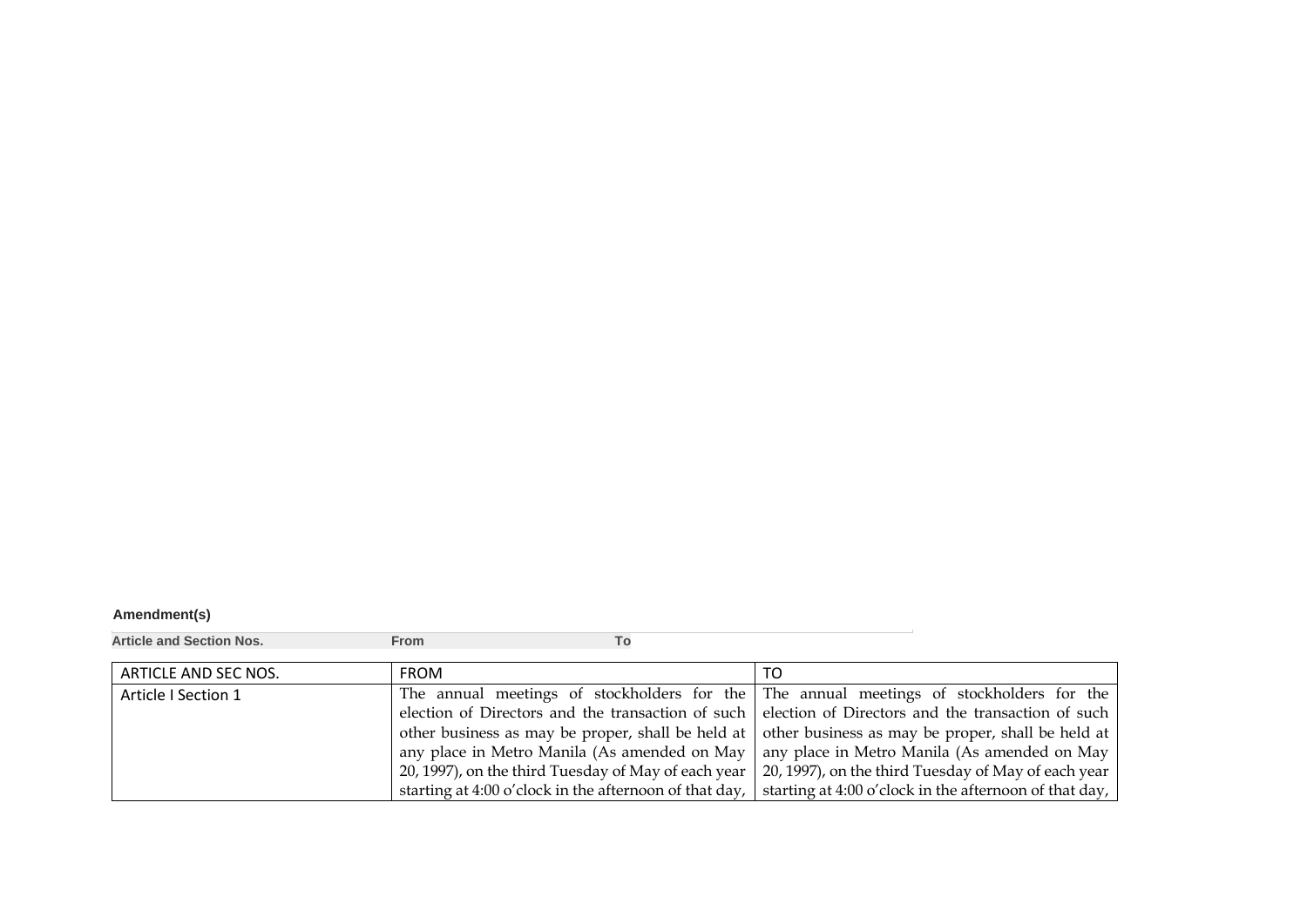|                              | except when it falls on a holiday, in which case it<br>shall be held on the following business day<br>commencing on the same hour. Notice of the time<br>and place of such meeting shall be given either by<br>mail to each stockholder of record at his last known<br>place of residence or business, duly posted at least<br>15 days before the date, thereof, or by publication<br>once a week for three consecutive Tuesdays, the<br>last of which shall be at least six (6) days before the<br>date of meeting, in a newspaper of general<br>circulation devoted to general news and published<br>at the place of the principal office of the<br>Corporation. | except when it falls on a holiday, in which case it<br>shall be held on the following business day<br>commencing on the same hour. It may also be held<br>by remote communication or in absentia. Notice of<br>the time and place of such meeting shall be given<br>either by mail to each stockholder of record at his<br>last known place of residence or business, duly<br>posted at least 15 days before the date, thereof, or<br>by publication once a week for three consecutive<br>Tuesdays, the last of which shall be at least six (6)<br>days before the date of meeting, in a newspaper of<br>general circulation devoted to general news and<br>published at the place of the principal office of the<br>Corporation. |
|------------------------------|--------------------------------------------------------------------------------------------------------------------------------------------------------------------------------------------------------------------------------------------------------------------------------------------------------------------------------------------------------------------------------------------------------------------------------------------------------------------------------------------------------------------------------------------------------------------------------------------------------------------------------------------------------------------|-----------------------------------------------------------------------------------------------------------------------------------------------------------------------------------------------------------------------------------------------------------------------------------------------------------------------------------------------------------------------------------------------------------------------------------------------------------------------------------------------------------------------------------------------------------------------------------------------------------------------------------------------------------------------------------------------------------------------------------|
| Article II Section 5         | Regular meetings of the Board of Directors shall be<br>held at the principal office of the Corporation<br>whenever possible and at such times as the Board<br>itself may fix.                                                                                                                                                                                                                                                                                                                                                                                                                                                                                      | Regular meetings of the Board of Directors shall be<br>held at the principal office of the Corporation<br>whenever possible and at such times as the Board<br>itself may fix. It may also be held by remote<br>communication or in absentia.                                                                                                                                                                                                                                                                                                                                                                                                                                                                                      |
| Article II Section 6         | Special meetings of the Board of Directors may be<br>held at any convenient place at the call of the<br>Chairman, or upon the written request of a<br>majority of the Directors. Notice of such meeting<br>stating the purpose or purposes thereof shall be<br>sent either personally or by telegram to each<br>Director at least twenty-four (24) hours before the<br>date of meeting.                                                                                                                                                                                                                                                                            | Special meetings of the Board of Directors may be<br>held at any convenient place at the call of the<br>Chairman, or upon the written request of a<br>majority of the Directors. It may also be held by<br>remote communication or in absentia. Notice of<br>such meeting stating the purpose or purposes<br>thereof shall be sent either personally or by<br>telegram to each Director at least twenty-four (24)<br>hours before the date of meeting.                                                                                                                                                                                                                                                                            |
| <b>Article III Section 2</b> | The meetings of the Executive Committee shall be<br>held at the principal office of the Corporation or at<br>other places it may designate at such times as it<br>may provide by resolution, or upon the order of                                                                                                                                                                                                                                                                                                                                                                                                                                                  | The meetings of the Executive Committee shall be<br>held at the principal office of the Corporation or at<br>other places it may designate at such times as it<br>may provide by resolution, or upon the order of                                                                                                                                                                                                                                                                                                                                                                                                                                                                                                                 |